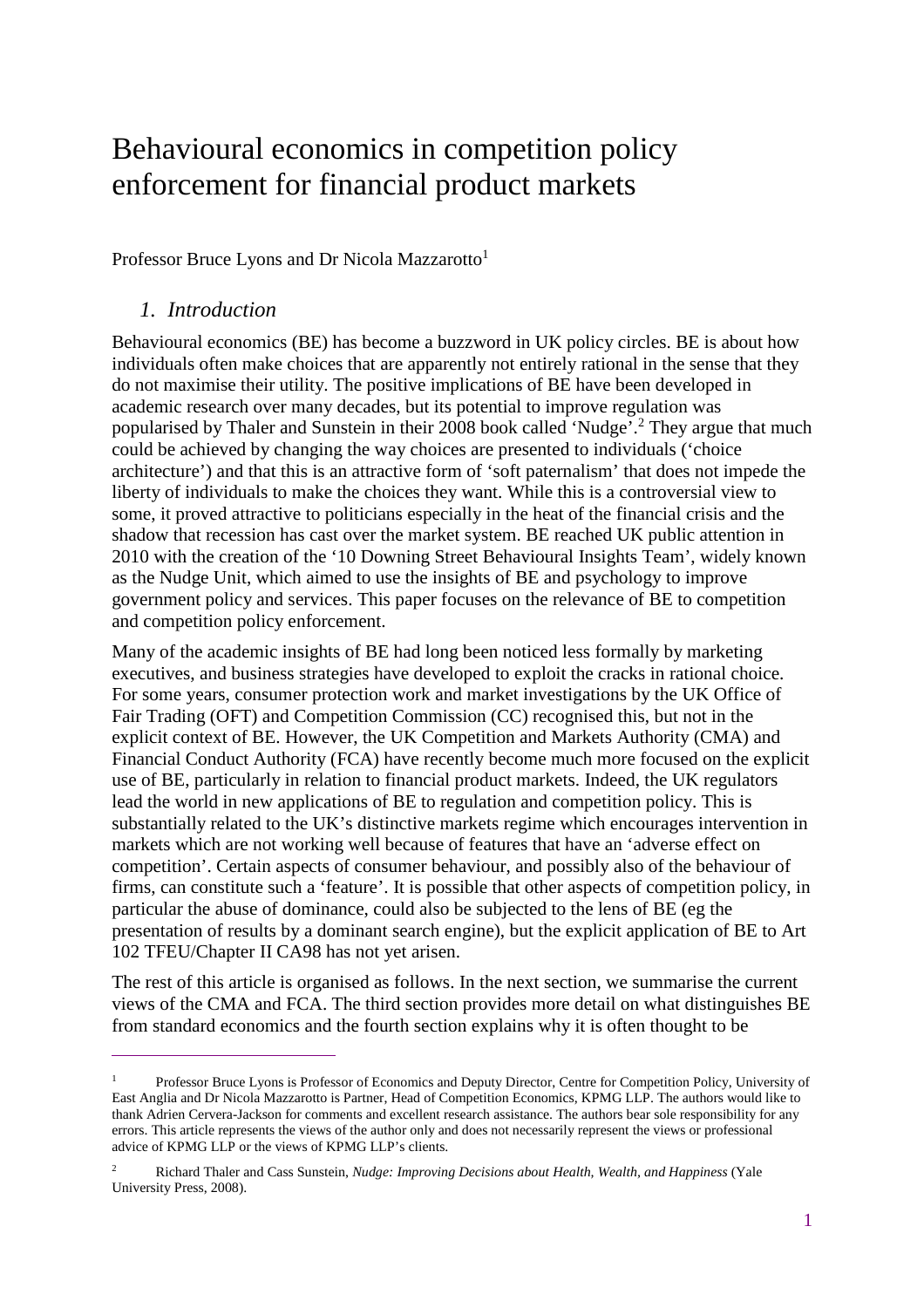particularly important for financial markets.<sup>3</sup> Examples of the analytical approach recently used by the UK authorities are given in the fifth section, and the sixth section concludes.

## *2. Behavioural economics as seen by the FCA and CMA*

The FCA has a new operational objective to promote competition and an important vehicle for achieving this will be through market studies.<sup>4</sup> Aligned with this, the FCA has been explicit about its intention to apply BE to its economic analysis. Its first published occasional paper was specifically on this topic and Martin Wheatley (Chief Executive of the FCA) has been strong in his advocacy. In April 2013, he wrote:<sup>5</sup>

'A rapidly growing literature on behavioural economics shows that some errors made by consumers are persistent and predictable. This raises the prospect of firms designing business models that do not focus on competing on price and quality. Behavioural economics enables regulators to intervene in markets more effectively, and in new ways, to counter such business models and secure better outcomes for consumers.'

His enthusiasm for BE has only increased. He recently wrote<sup>6</sup> that 'behavioural economics is quickly becoming a game changer. Not just for firms, not just for consumers, but potentially for the shape of regulation for many years to come' and<sup>7</sup> that 'behavioural economics ... offer[s] policy makers the possibility that, in future, far more regulatory action can have a meaningful and positive societal contribution'. Indeed, he envisages the FCA's scope to include applications to large and sophisticated financial firms:<sup>8</sup> '[The FCA is investigating] whether behavioural economics can offer  $\ldots$  insights into how individuals within organisations behave and respond to regulation.'

The CMA has also become more explicit about how it will consider consumers' behavioural biases and firms' potential to exploit these. Its general approach is similar to the FCA.<sup>9</sup> It observes that 'consumers may exhibit behavioural biases' and 'consumer decision-making is not always fully rational'. Decisions may be limited by, for example: 'the time consumers have available to make decisions'; 'consumers' ability to process and compute the information'; and 'how things are presented'. The CMA considers that 'concerns may arise where firms exploit such biases to create or worsen blockages in *accessing*, *assessing* and *acting* on information' (emphasis added). This is a useful bit of alliteration because it highlights the decision-making stages of searching, coming to a decision as to the best choice, and actually buying or switching provider. Behavioural economists have looked closely at

<sup>3</sup> We use the term 'financial markets' as a shorthand for retail and wholesale product markets including banking, insurance and annuities.

<sup>4</sup> The competition objective replaced an earlier objective: to promote efficiency and choice in the market for financial services. The new objective is supported by concurrent competition powers since 1 April 2015 in relation to the provision of financial services. The FCA continues to have two further objectives: to secure an appropriate degree of protection for consumers; and to protect and enhance the integrity of the UK financial system.

<sup>5</sup> Martin Wheatley foreword to FCA, *Occasional Paper No 1: Applying behavioural economics at the Financial Conduct Authority* (April 2013).

<sup>6</sup> Martin Wheatley speech, 'Making competition king – the rise of behavioural economics at the FCA' (25 March) 2014).

<sup>7</sup> Martin Wheatley speech, 'Beesley lecture: Economics, technology and data – redefining the future of conduct regulation' (14 November 2014).

<sup>8</sup> Wheatley, 'Making competition king', n 6, above.

<sup>9</sup> CMA, *Strategic Assessment* (November 2014), at para 4.4; see also Dr Mike Walker (Chief Economic Advisor, CMA) speech, 'The use of behavioural economics at the CMA' (11 November 2014).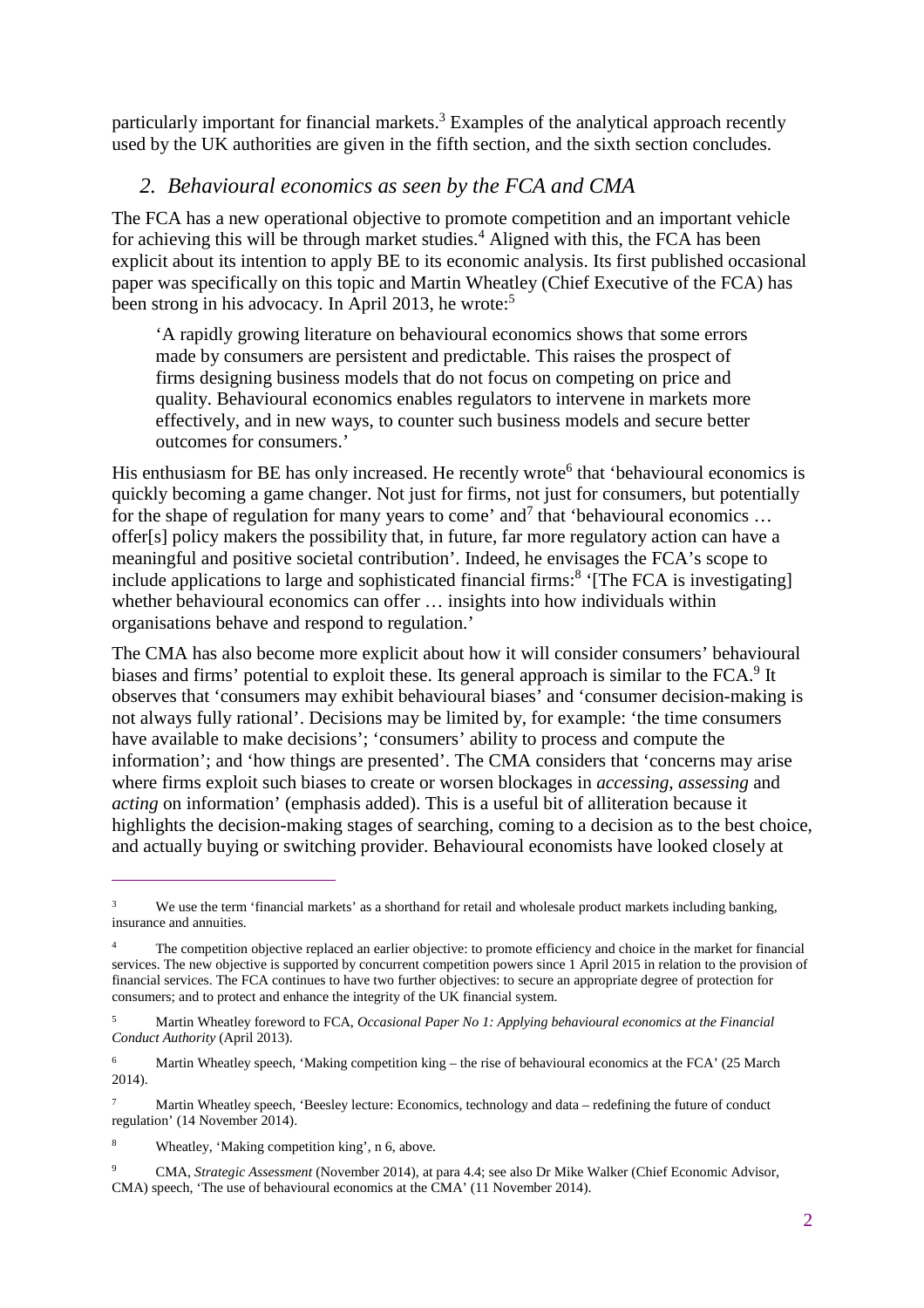#### each stage. $^{10}$

 $\overline{a}$ 

While the CMA's use of BE may span a broader range of industries (for example, the energy sector in its current market investigation), there is already a major track record of cases in which BE has been applied to financial markets in varying degrees. The CMA is currently undertaking (or has recently completed) market inquiries into a range of retail financial markets: retail banking; payday lending; and private motor insurance. Earlier market studies / investigations into financial markets implemented remedies addressing behavioural biases, even if not always identified explicitly as such, for example: extended warranties on domestic electrical goods;<sup>11</sup> Northern Ireland personal current account (PCA) banking;<sup>12</sup> and payment protection insurance (PPI).<sup>13</sup> The FCA has undertaken / launched six market studies: investment and corporate banking; credit cards; retirement income; cash savings; general insurance add-ons; SME (small and medium sized enterprises) banking (joint CMA/ FCA market study leading to CMA retail banking market inquiry). Figure 1 provides a visualisation of how the trend is increasing.

*Figure 1: Recent milestones in financial product market studies/ investigations by the CMA and FCA* 



The application of BE will undoubtedly feature heavily in the competition analysis of financial markets in the coming years. Firstly, the post financial crisis reappraisal of the efficiency of deregulated financial markets means that an increasing number of market studies / investigations are being undertaken in financial markets. Secondly, as developed in

<sup>10</sup> On 21 April 2015 CMA Chairman, David Currie, gave a public lecture at the New Zealand Commerce Commission on 'Homo economicus and Homo sapiens: the CMA experience of behavioural economics'. His lecture further emphasises the growing importance of BE to the CMA's work, particularly in market inquiries.

<sup>11</sup> CC, *Extended warranties on domestic electrical goods, A report on the supply of extended warranties on domestic electrical goods within the UK* (December 2003); OFT, *Extended warranties on domestic electrical goods, an OFT market study and notice of the oft's intention to accept undertakings in lieu of a market investigation reference* (February 2012); and OFT, *Extended warranties on domestic electrical goods, final decision on a market investigation reference* (June 2012).

<sup>12</sup> CC, *Personal current account banking services in Northern Ireland market investigation, Final report* (15 May 2007); CC, *The Northern Ireland PCA Banking Market Investigation Order 2008* (19 February 2008); and CC, *Review of the Northern Ireland Personal Current Account Banking Market Investigation Order 2008, Final decision* (10 January 2011).

<sup>13</sup> CC, *Market investigation into payment protection insurance, Final report* (29 January 2009); CC, *Payment protection insurance market investigation: remittal of the point-of-sale prohibition remedy by the Competition Appeal Tribunal, Final report* (14 October 2010; and CC, *Payment Protection Insurance Market Investigation Order 2011* (24 March 2011).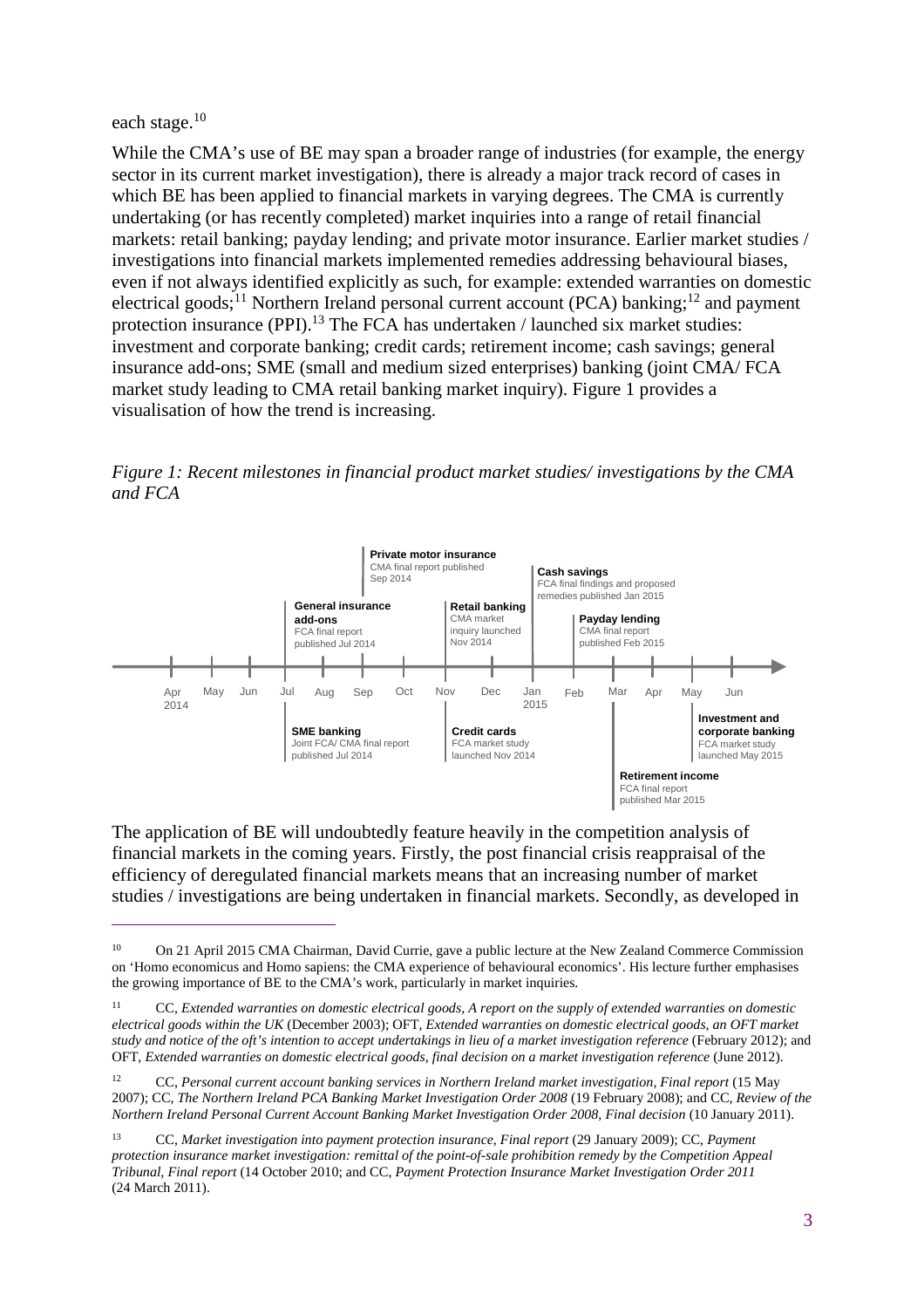the fourth section of this article, BE is particularly relevant for the analysis of financial markets. Thirdly, the FCA's new operational objective and new concurrent competition powers open up new ways to apply BE. Fourthly, the leadership of the key regulators is committed to enforcement using the insights of BE. We expect this to be a controversial journey because there is only limited consensus over the robustness of certain behavioural quirks and great care is required to design appropriate remedies, and in particular remedies that aim to modify consumer choices.

## *3. What is behavioural economics?*

In order to understand what additional insights to the analysis of markets are derived from BE, it is important to understand the alternative, which is rational choice theory. Rational choice sits at the core of mainstream economics and is the foundation of our traditional understanding of how competition works to the benefit of consumers. In the current context, we can focus on two axioms of rationality which underpin rational choice theory.

- Rational individuals have coherent preferences. This means that they know what they like and there is a degree of stability (eg over a given time period) in their preferences. Given these preferences, alternative consumption bundles can be ranked in order of their utility (ie the value they generate to consumers).
- Rational individuals have the ability to make choices so as best to satisfy their preferences. This means that they have the ability to maximise their utility subject to product prices and their budget constraint.

These axioms underpin the main formalisation of how competition directs resources to where they maximise welfare – rational consumers know what they like and they use price information to make the best of their limited budgets. Competition results in prices that reflect costs so resources are allocated efficiently.

Both axioms have been challenged by behavioural economists. Individuals who act 'behaviourally' do not use price information optimally (eg they may be influenced by the way essentially the same choices are presented to them) and they may not even have coherent preferences (eg they may persistently 'give in to temptation' even when their preferences are quite different at any time other than when they actually make their choice). Non-rational behaviour can be due to, for example, cognitive limitations in processing information, bias in appraising risk, or inconsistent preferences. There is no simple dichotomy between rational and behavioural individuals. Each of us is likely to act 'rationally' in one situation and 'behaviourally' in another.<sup>14</sup>

Rational choice theory can embrace some randomness in consumer choices, so BE is not about random mistakes. Instead, it identifies systematic biases in decision-making by 'behavioural' choosers. These biases are predictable and can, in principle, be manipulated by firms. This potential for manipulation sharpens the case for intervention, but does not make it necessary because it remains possible that the market is self-correcting or that intervention may make things worse.

There is often a confusion about what is 'rational' and what is 'behavioural'. For example, some consumers do not actively search for the best deal or do not switch despite identifying a cheaper product. This should not automatically be taken to mean that such consumers are irrational because they may simply expect search or switching to be too costly (eg they consider they have better things to do with their time). However, if such costs are small

<sup>14</sup> On this point, see also the book by Nobel Prize winner Daniel Kahneman, *Thinking, Fast and Slow* (Farrar, Straus and Giroux,  $2011$ ).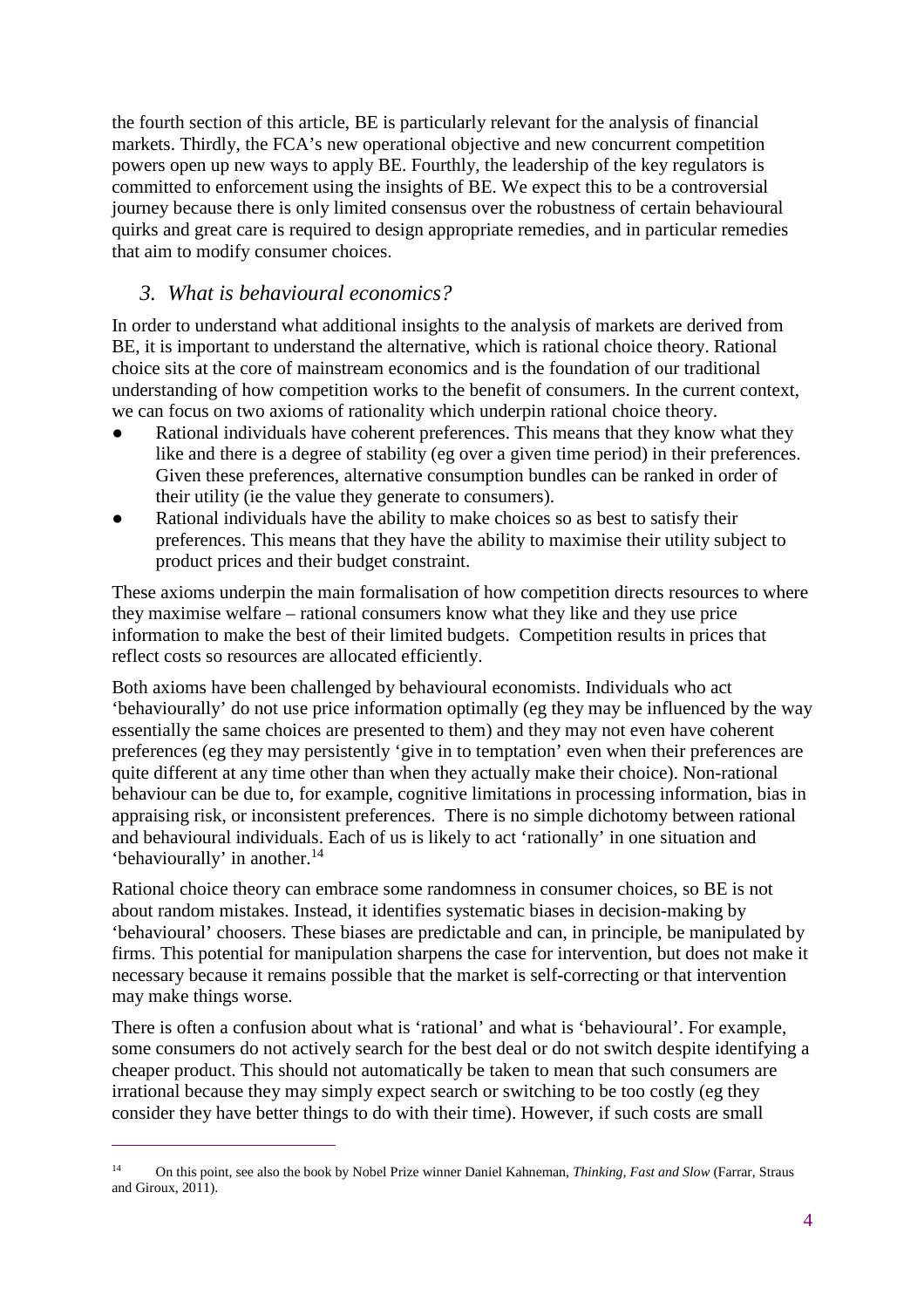compared to the gains to the consumer, there may be a systematic behavioural bias at work. In practical policy enforcement, there is probably little to be gained by dwelling on an academic debate identifying the boundaries between rational and behavioural.

Small firms may also be subject to behavioural biases, particularly in their purchasing decisions.<sup>15</sup> This is because they can face severe time constraints, fluctuating and uncertain requirements, and have other priorities on the production and sales side of their businesses. This is fairly uncontroversial. However, the FCA is now considering the application of BE to much larger firms (eg corporate clients purchasing investment and corporate banking services).<sup>16</sup> The context is that financial institutions have complex banking needs and the FCA is concerned that they may be prone to biases in their choice of provider. However, behavioural biases in large, sophisticated firms cannot simply be implied from the existing literature on individual biases. Such hypotheses will require a thorough assessment.

In a particular market, there may be a mix of consumers with some choosing rationally and others behaviourally. In such cases, we can ask 'what is the likely market outcome'? Do behavioural consumers free ride on rational choosers who have engaged fully with the market (eg a sufficient number of rational switchers can make a firm's demand sufficiently elastic to keep prices low for all consumers)? Or do 'exploited' behavioural choosers cross-subsidise rational consumers who switch frequently between the best deals (eg teaser rates in some retail financial products)? Identifying the balance is a serious challenge for regulators and academic research is still in the early days of analysing this problem.<sup>17</sup>

As with other justifications for regulation, exploitation of behavioural choices by a firm's customers need not be by object (ie the result of the deliberate design of a business practice). It could be by effect (ie a side-effect of some other purpose or the evolution of business practices which have proved successful over time). Either way, there may be justification for an intervention that helps individuals better to satisfy their (coherent) preferences. It is much more controversial to intervene on the basis that consumers do not know their own preferences. Most of the emphasis of BE research relevant to regulation and competition policy relates to the difficulties individuals have in making the 'right choice', accepting that the individual is ultimately the best judge of her own preferences. This is also the focus of this article.

# *4. Why is behavioural economics considered important for financial markets?*

Some systematic biases identified by BE have been identified by regulators as particularly important for financial services. The following is not intended to be a fully comprehensive list, nor should it be considered that these behavioural traits are applicable in all circumstances, but it is intended to help explain the current focus on BE in regulation and competition policy enforcement in financial markets.<sup>18</sup>

<sup>&</sup>lt;sup>15</sup> Some recent work suggests that behavioural biases may also apply to small firms. See, for example: Amelia Fletcher, Antony Karatzas and Antje Kreutzmann-Gallasch, *Small Businesses As Consumers: Are They Sufficiently Well Protected?, A Report for The Federation of Small Businesses*, ESRC Centre for Competition Policy, University of East Anglia, January 2014.

<sup>16</sup> FCA, *Wholesale sector competition review 2014–15* (February 2015); and FCA, *Investment and corporate banking market study: terms of reference* (May 2015).

<sup>17</sup> See Mark Armstrong, *Search and rip-off externalities*, Oxford University Department of Economics discussion paper No 715, July 2014.

 $18$  For a review of some of the literature on behavioural biases (including some of the systematic biases set out in this section), see Charles R Plott and Vernon L Smith (eds), *Handbook of Experimental Economics Results* (2008), Vol 1, at pp 1–1098, I1–I32.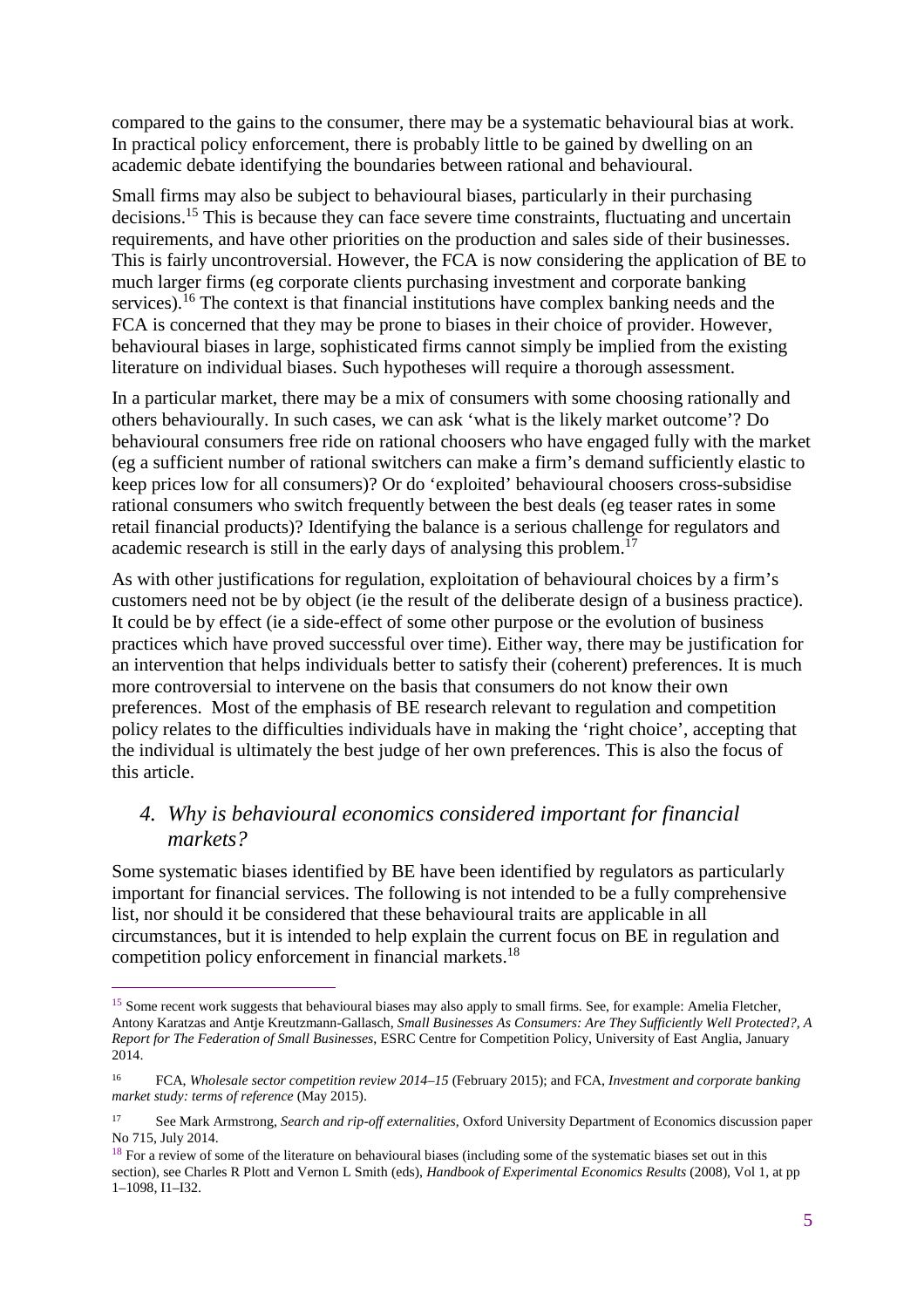#### *Cognitive limitations*

First, individuals' cognitive limitations mean that it is difficult to analyse complex products, and infrequent purchases make it difficult to learn from experience. Furthermore, individuals have a limited attention span for detail and sometimes use simple heuristics to make decisions. This can make choices dependent on the way they are framed. Choices can be anchored to a particular outcome by making a particular choice prominent (eg buy the first product that comes up on a search engine). Many financial products are inherently complex for many individuals and they are difficult or tedious to analyse. In part this is because they are only a means to an end, and the pleasure of choice bears little comparison with purchasing clothes, music or cars. Some financial products (eg purchase of annuities) also permit little learning from past mistakes.

Financial markets where the FCA and CMA are considering whether these issues arise include the following:

- **Credit cards:** The FCA is considering whether consumers may have limited attention, which may make them less likely to assess all the product features when making a decision and more likely to focus on those features that are prominent in marketing material.<sup>19</sup>
- **Retirement income:** The FCA undertook a behavioural experiment<sup>20</sup> which found that presenting annuities and alternative income drawdown strategies in different frames can significantly alter an individual's relative preference for these retirement income products. It found that, when faced with the same underlying choice between an annuity and drawdown alternatives, consumers, on average, preferred the annuity under a consumption frame (ie budget available to spend each year), but preferred drawdown alternatives under an investment frame.<sup>21</sup>
- **Payday lending:** The CMA found that variation in product features and pricing structures makes it difficult for customers to identify the best loan for them, with the headline APR being of limited use and existing price-comparison websites being inadequate. $22$
- **Wholesale sector competition review:** The FCA considers that limited clarity over price and quality of services may make it difficult for corporate clients to assess whether they are getting value for money.<sup>23</sup>

#### *Bias in appraising risk*

 $\overline{a}$ 

Secondly, individuals often exhibit systematic biases in appraising risk. A greater weight than is objectively justifiable may be placed on very low probability events (eg likelihood of product breakdown). Individuals can also exhibit an overconfidence in their ability to make the right predictions, despite objective evidence otherwise. They may be prone to overextrapolation and herding (ie following what they observe others doing). Most financial products are fundamentally related to risk (eg insurance, choice of savings products) which may make them susceptible to these biases.

Financial markets where the FCA and CMA are considering whether these issues arise

<sup>19</sup> FCA, *Credit card market study: terms of reference* (November 2014), at para 4.36.

<sup>&</sup>lt;sup>20</sup> FCA, *Does the framing of retirement income options matter? A Behavioural experiment* (December 2014).

<sup>21</sup> FCA, *Retirement income market study: Final report – confirmed findings and remedies* (March 2015).

<sup>22</sup> CMA, *Payday lending market investigation, Final report* (24 February 2015).

<sup>23</sup> FCA, *Wholesale sector competition review*, n 15 above; FCA, *Investment and corporate banking market study: terms of reference*, n 15 above.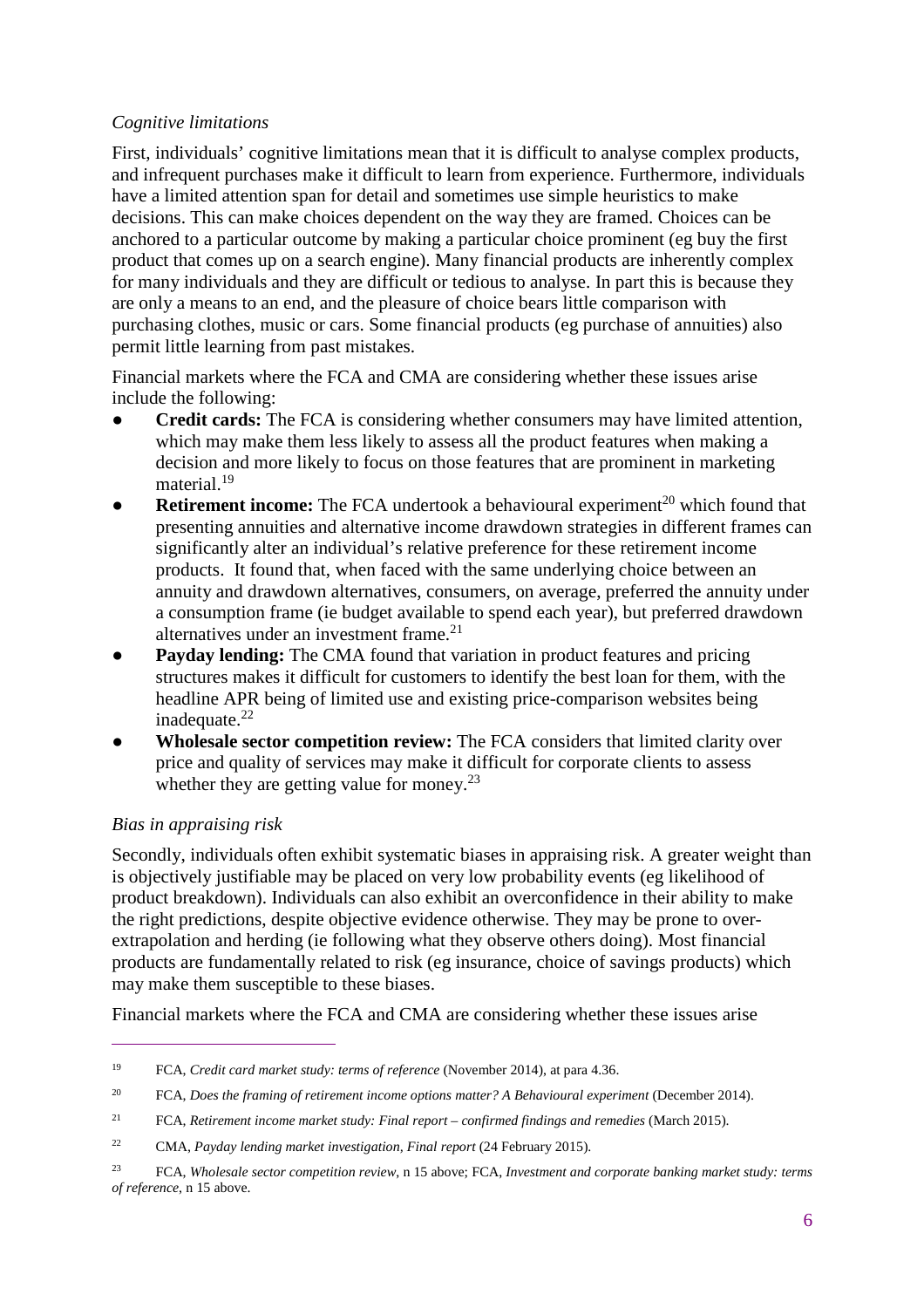include the following:

- **Retail banking:** The CMA is considering whether consumers may underestimate the probability of going into overdraft when choosing their bank/ account type and thus may not focus on overdraft charges. The CMA is also examining whether consumers may underestimate the likelihood of keeping large credit balances on their current account and thus may forgo interest on such credit balances by retaining their funds in a non- or low-interest account.<sup>24</sup>
- **Credit cards:** The FCA is considering whether consumers may be overconfident, which may lead them to underestimate the likelihood of incurring interest charges and fees. $25$
- **Payday lending:** The CMA found that customers prioritise speed of access to credit but are very uncertain as to who may be willing to lend to them, which biases them towards borrowing from the first lender to accept them.<sup>26</sup>

## *Non-standard preferences*

Thirdly, individuals may have non-standard preferences. They may have a bias towards having something 'now' (compared to, say, tomorrow) and are willing to pay disproportionately for it (compared to a one-day delay in consumption at any point in the future). This is sometimes known as present bias (or hyperbolic discounting). Another standard behavioural bias is status quo bias, in which individuals tend to stick with the status quo (eg if I have an apple and am offered a swap for an orange, I will reject it, but if I start with the orange I will reject a swap for the apple). This may inhibit rational switching. These potential biases have been considered in the context of financial markets, since many financial products involve trade-offs between the present and the future, or an on-going default provider.

Financial markets where the FCA is considering whether these issues arise include the following:

- **Credit cards:** The FCA is considering whether, when choosing a credit card, consumers may focus disproportionately on features that bring immediate benefits (eg an introductory rate) and not consider the overall cost of credit. $27$
- **Cash savings:** The FCA found that consumers' savings accounts opened long ago pay lower interest rates than those opened more recently.<sup>28</sup>

# *5. Possible concerns about firms exploiting behavioural biases*

This range of behavioural biases potentially affecting consumers of financial products has raised concerns that they might be exploited in financial business practices, either by object or effect. These concerns can take different forms. For example, cognitive limitations could, in principle, be exploited by the provision of either too much (irrelevant) or too little (relevant) information. This could potentially muddy the choice between complex or infrequently purchased products, and so may weaken the incentive for firms to compete. Opaque prices and drip pricing (ie where a headline price is subject to necessary add-on prices as the consumer progresses through the purchase) similarly could in principle make

<sup>24</sup> CMA, *Retail banking market investigation, Statement of Issues* (12 November 2014), at para 36.

<sup>25</sup> FCA, *Credit card market study*, n 17, above, at para 4.37.

<sup>26</sup> CMA, *Payday lending market investigation*, n 20, above.

<sup>27</sup> FCA, *Credit card market study*, n 17, above, at para 4.35.

<sup>28</sup> FCA, *Cash savings market study report: Part I: Final findings, Part II: Proposed remedies* (January 2015).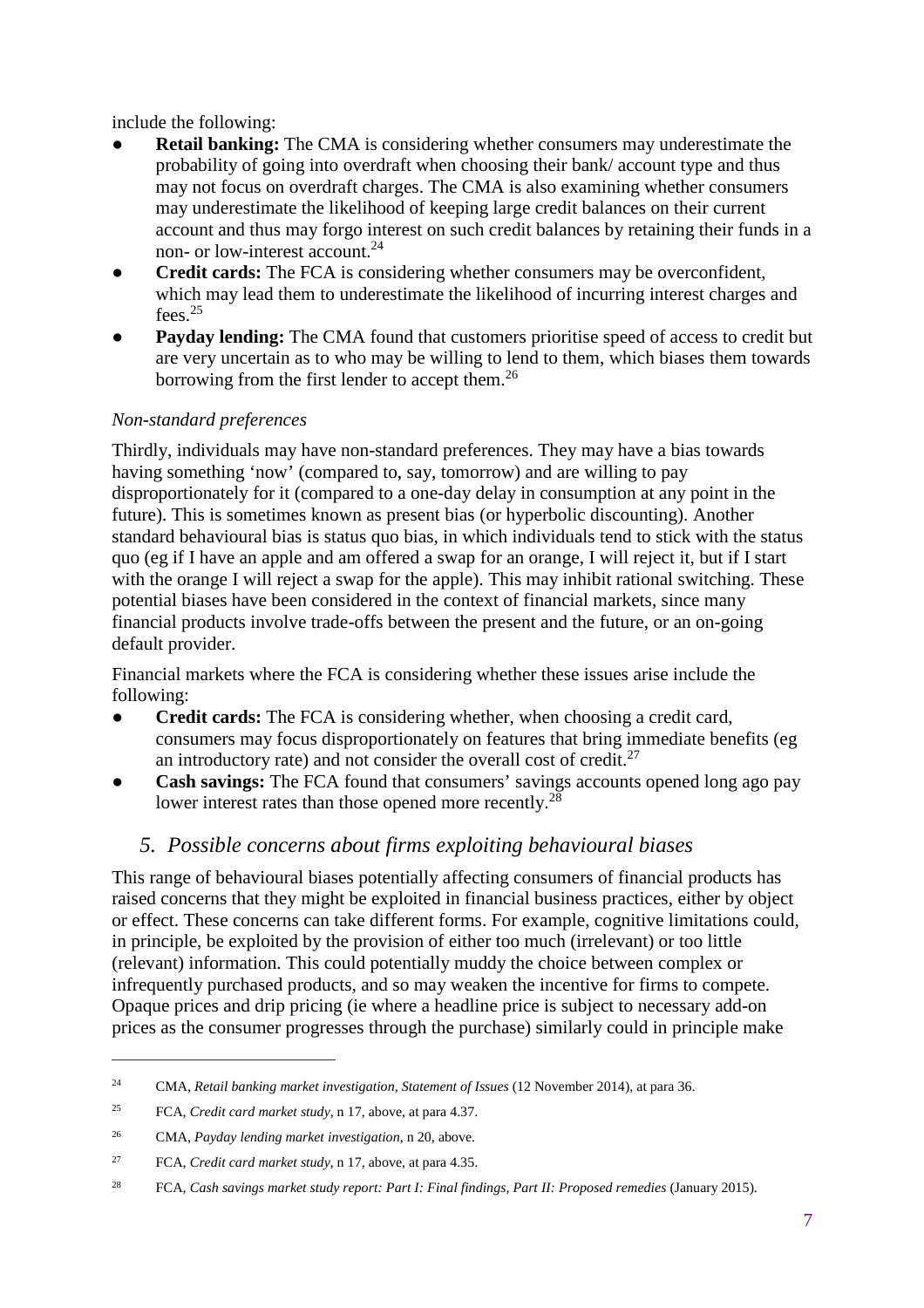accurate comparisons difficult. In its wholesale sector competition review 2014/15, the FCA considered that the bundling of a range of wholesale banking services might make comparisons difficult even for large firms.<sup>29</sup>

A biased focus on very low probability events could, in principle, drive higher prices for insurance products designed specifically to cover such events, especially when sold at the same time as the associated product (eg PPI, extended warranties). As the FCA found in its general insurance add-ons market study, add-on purchases could be 'anchored' by the use of pre-ticked boxes to establish a default (eg 'optional' insurance).<sup>30</sup> In its credit cards market study, the FCA is considering whether some consumers may use the minimum repayment as a reference point when deciding how much of their credit card balance to pay off.<sup>31</sup>

In relation to non-standard preferences, 'introductory' or 'teaser' interest rates could be disproportionately attractive to savers or borrowers subject to present bias, and status quo bias could potentially then leave them with an unattractive financial product once the timelimited rate expires. Even this partial list provides a large agenda of potential concerns that may be investigated.

Finally, we add the important proviso that regulators should not jump to conclusions about adverse effects just because a behavioural bias has been found in immediate consumer responses. There is evidence that consumers can and do learn when they have sufficient incentive, and interventions that remove such incentives can be harmful over time.<sup>32</sup>

In conclusion, the BE literature indicates that consumers do not always act rationally and some may exhibit systematic biases in their decision-making. The nature of financial products means that consumers may in principle be particularly prone to such behavioural biases in financial services markets, which raises a concern from regulators that these biases may be exploited by financial services providers. Regulators have not limited their concerns to final consumers, but also to SMEs and, despite limited support in the literature, possibly even to larger firms. As a result, BE is increasingly being used by competition authorities in their analysis across all financial services markets. In implementing their analysis, regulators need to be aware of consumer learning and supply responses that can control any short-term problems. They should also be wary of extrapolating academic BE findings for individuals beyond SMEs to much larger firms. Their current approach is developed in the next section.

# *6. The UK authorities' analytical approach to the application of behavioural economics*

BE is relevant to several areas of a competition authority's work. First, as we mentioned earlier, BE is relevant to the identification of features that may harm competition in a market. This may relate to consumer behaviour and/ or to any practices or strategies adopted by firms which may be seen to exploit such behaviour. For this reason BE is relevant and already being used in relation to the definition of some Theories of Harm (ToH) in market studies and investigations. Secondly, and relatedly, BE is naturally relevant to the assessment of a ToH based on BE. Thirdly, BE may be needed in the design and evaluation of remedies. While these issues are clearly interrelated and to some degree overlapping, it is helpful to consider

<sup>29</sup> FCA, *Wholesale sector competition review*, n 16, above.

<sup>30</sup> FCA, *General insurance add-ons: Final report – confirmed findings of the market study* (July 2014).

<sup>31</sup> FCA, *Credit card market study*, n 17, above, at para 4.61.

<sup>&</sup>lt;sup>32</sup> For a convincing example taken from US health insurance, see J Ketcham, C Lucarelli, E Miravete and MC Roebuck, 'Sinking, Swimming, or Learning to Swim in Medicare Part D?' (2012) 102(6) *American Economic Review* 2639.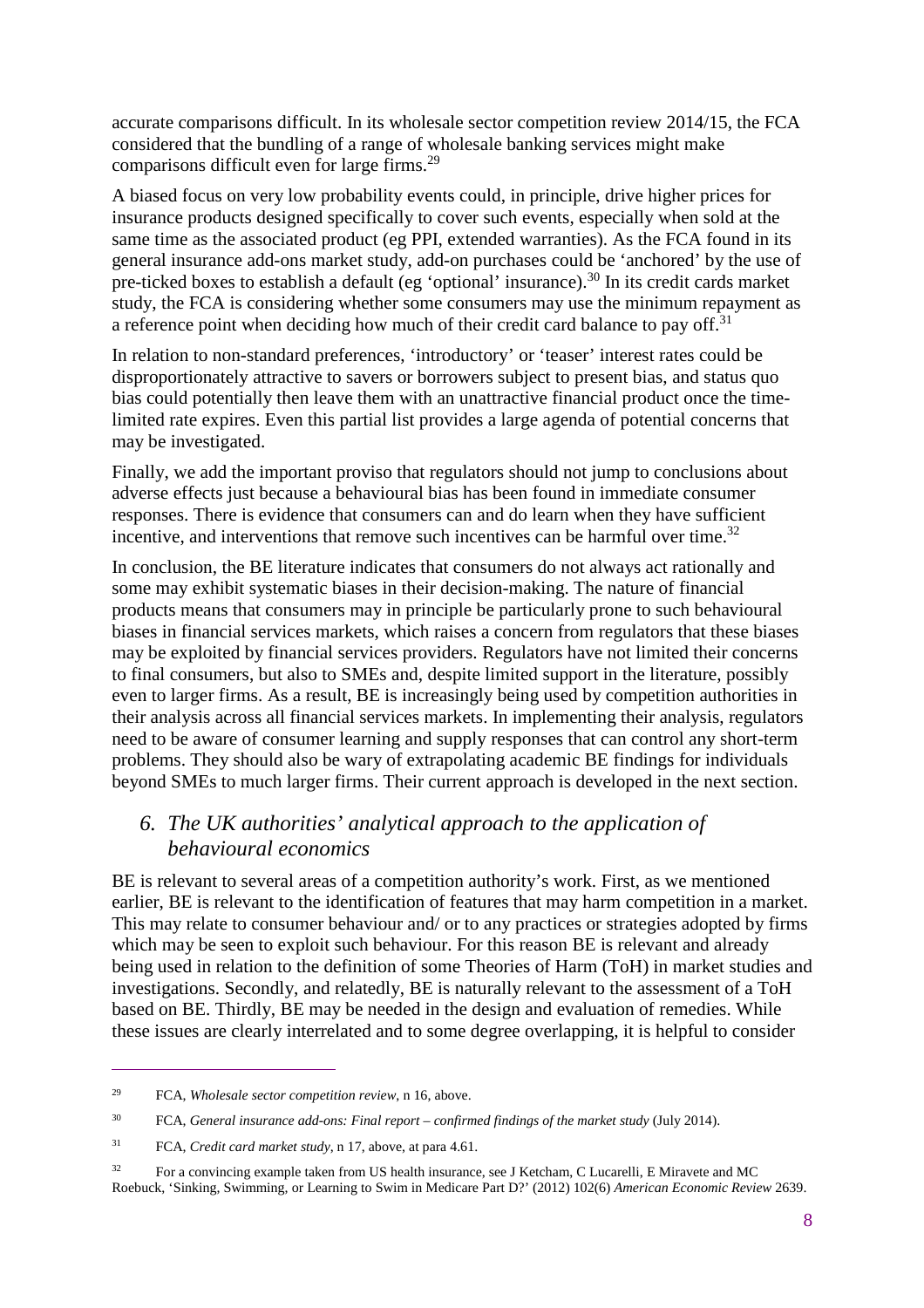them separately.

#### *The use of behavioural economics in identifying features that may harm competition*

The FCA and the CMA have both set out the high level methodology that they would adopt in applying BE. The FCA has set out three steps:<sup>33</sup>

- **Step 1: Identify and prioritise risks to consumers.** The FCA has suggested a set of early warning indicators to highlight potentially problematic consumer and firm behaviours and product features. Warning indicators that the FCA has identified include: firms cross-subsidising groups of consumers; products with 'too good to be true' headline prices; consumers who purchase infrequently so have little opportunity to learn. The FCA has said that in prioritising risks, it needs to consider the size of the problem and distributional effects.
- **Step 2: Understand root causes of problems.** When analysing problems, the FCA has stated that it needs to develop alternative explanations on the underlying cause and then build evidence to discriminate between the alternatives (eg how consumers choose in different settings, their awareness of essential product information and their selfreported needs and objectives). It has said that it must investigate whether consumers are making mistakes, and if so which biases may be the cause.
- **Step 3: Design effective interventions.** There are four ways in which the FCA could solve behavioural problems, ordered from least to most interventionist: provide better information, change the choice environment (ie how product choices are framed), control product distribution (eg the channels through which products can be sold), or control products (eg ban products that appear to be designed to exploit consumers). When choosing between different interventions, the FCA needs to assess their costs and benefits.

The CMA has adopted a similar approach to the assessment of consumers' behavioural biases and their potential exploitation by  $\lim_{n \to \infty}$  As mentioned above the approach focuses on ensuring that consumers are able to access, assess and act on information relevant to their choices. However the CMA has also flagged that the understanding of the root causes of any biases needs to be grounded in 'a very granular understanding of how individual markets work and how consumers behave in the particular market context that they face'.<sup>35</sup> The CMA also acknowledges that a range of tools have emerged (especially on the internet) to assist consumers' decision-making process (eg search engine results, price-comparison websites).<sup>36</sup> However the CMA is keen to explore any behavioural issues that might adversely affect consumers online and has two ongoing calls for information on the use of consumer data<sup>37</sup> and on online reviews and endorsements<sup>38</sup>. Overall, the CMA states that it 'will focus on areas where there is evidence of widespread or endemic practices that negatively impact on consumer decision-making or choice'.<sup>39</sup>

<sup>33</sup> FCA, Occasional Paper No 1, n 5, above, at pp 7–9 and 28–31.

<sup>34</sup> CMA, *Strategic Assessment*, n 9, above, at paras 4.3–4.5 and 5.7–5.15; see also Dr Mike Walker (Chief Economic Advisor, CMA) speech, 'The use of behavioural economics at the CMA', 11 November 2014.

<sup>35</sup> David Currie speech, 'Homo economicus and Homo sapiens', n 10, above.

<sup>36</sup> CMA, *Strategic Assessment*, n 9, above, at para 5.12.

<sup>37</sup> CMA, *Call for information, The commercial use of consumer data* (January 2015).

<sup>38</sup> CMA, *Call for information, Online reviews and endorsements* (February 2015).

<sup>39</sup> CMA, *Strategic Assessment*, n 9, above, at para 5.15.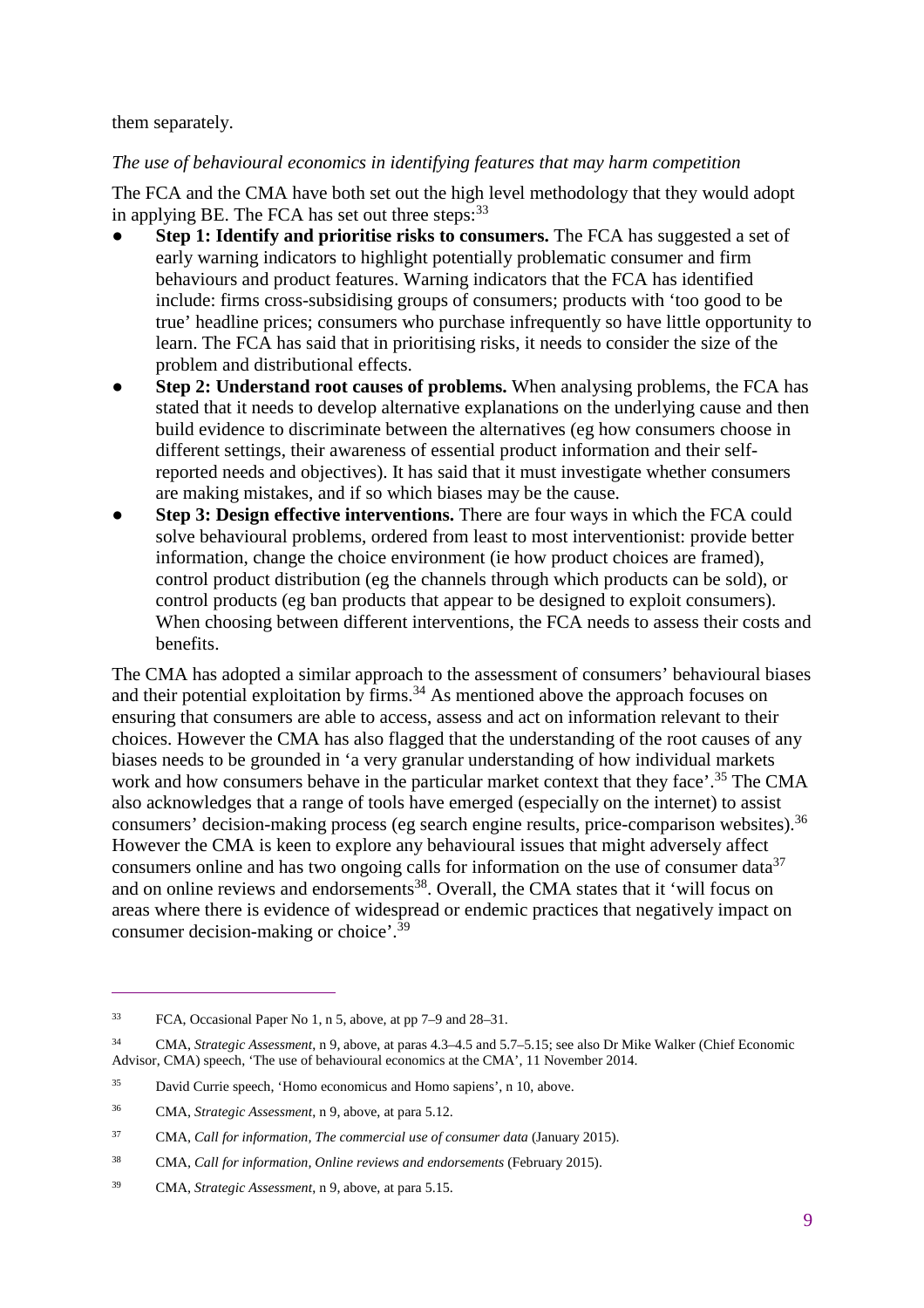#### *The use of behavioural economics in assessing market outcomes*

Faced with the problem of consumer behavioural biases, regulators need to focus on understanding consumer behaviour in assessing market outcomes and testing/ designing effective interventions in the market. BE is increasingly influencing the tools used by regulators in market studies/ inquiries. In particular, this influence is particularly evident in relation to the use of behavioural experiments and consumer surveys:

- Regulators (including the OFT, FCA and Ofcom) have started to use behavioural experiments in the assessment of consumers' behaviour and market outcomes, and, ultimately, in testing whether potential remedies are likely to be effective. For example, in its retirement income market study $40$  the FCA used a behavioural experiment to explore how information on potential retirement income options is presented/ framed to consumers and the impact of framing on consumer choice.<sup> $41$ </sup> On the basis of this experiment, the FCA concluded that consumers are highly sensitive to how the options are presented/ framed. It recommended that both firms and the new pension guidance service (Pension Wise) take into account framing effects when designing tools to support consumer decision-making.
- Consumer surveys undertaken by regulators now include more questions on behavioural aspects of consumer choice. This is in addition to longer standing practices of applying BE to the design of surveys themselves, to ensure that answers are not biased.

These examples are important in highlighting areas where the FCA and CMA are already drawing from BE in terms both of their findings (eg the existence of framing effects in the design of surveys) and their toolkit (eg experiments). Both these areas are clearly important in determining the solidity of the evidence base and the conclusions drawn from it. One challenge facing both regulators and the parties to their investigations is to ensure that these insights and tools are applied correctly. This is not always straightforward, as for example, the design of experiments can be important in driving results and needs to be carefully considered ahead of their interpretation.<sup>42</sup>

These issues are likely to become even more prominent in case the use of such tools expands. Experimental economics (on which much of BE is founded) has been used in economics to study a variety of issues beyond the existence of behavioural biases in consumer choice,<sup>43</sup> for example the drivers of coordinated behaviour. While this is an area where the regulators have not yet ventured (and perhaps never will) it will be important to consider in each individual case the scope and robustness of the methodologies employed.

#### *Examples of remedies applied by UK authorities to address behavioural problems*

As mentioned earlier, BE is relevant to identification of specific features that may reduce competition. This implies that it should also play a role in the design of appropriate remedies and specifically on the assessment of a remedy's effectiveness.

Examples of the types of remedies introduced by the FCA and CMA to address behavioural problems include measures aimed at improving the presentation of information (in the

<sup>40</sup> FCA*, Retirement income market study*, n 19, above .

<sup>41</sup> FCA, *Does the framing of retirement income options matter?*, n 18, above.

<sup>&</sup>lt;sup>42</sup> For a deep look at this issue, see Nicholas Bardsley, Robin Cubitt, Graham Loomes, Peter Moffatt, Chris Starmer and Robert Sugden, *Experimental Economics: Rethinking the Rules* (Princeton University Press), 2009.

<sup>43</sup> See Charles R Plott and Vernon L Smith (eds), *Handbook of Experimental Economics Results* (2008), Vol 1, at pp 1– 1098, I1–I32. <AQ Is this reference OK as shown here?>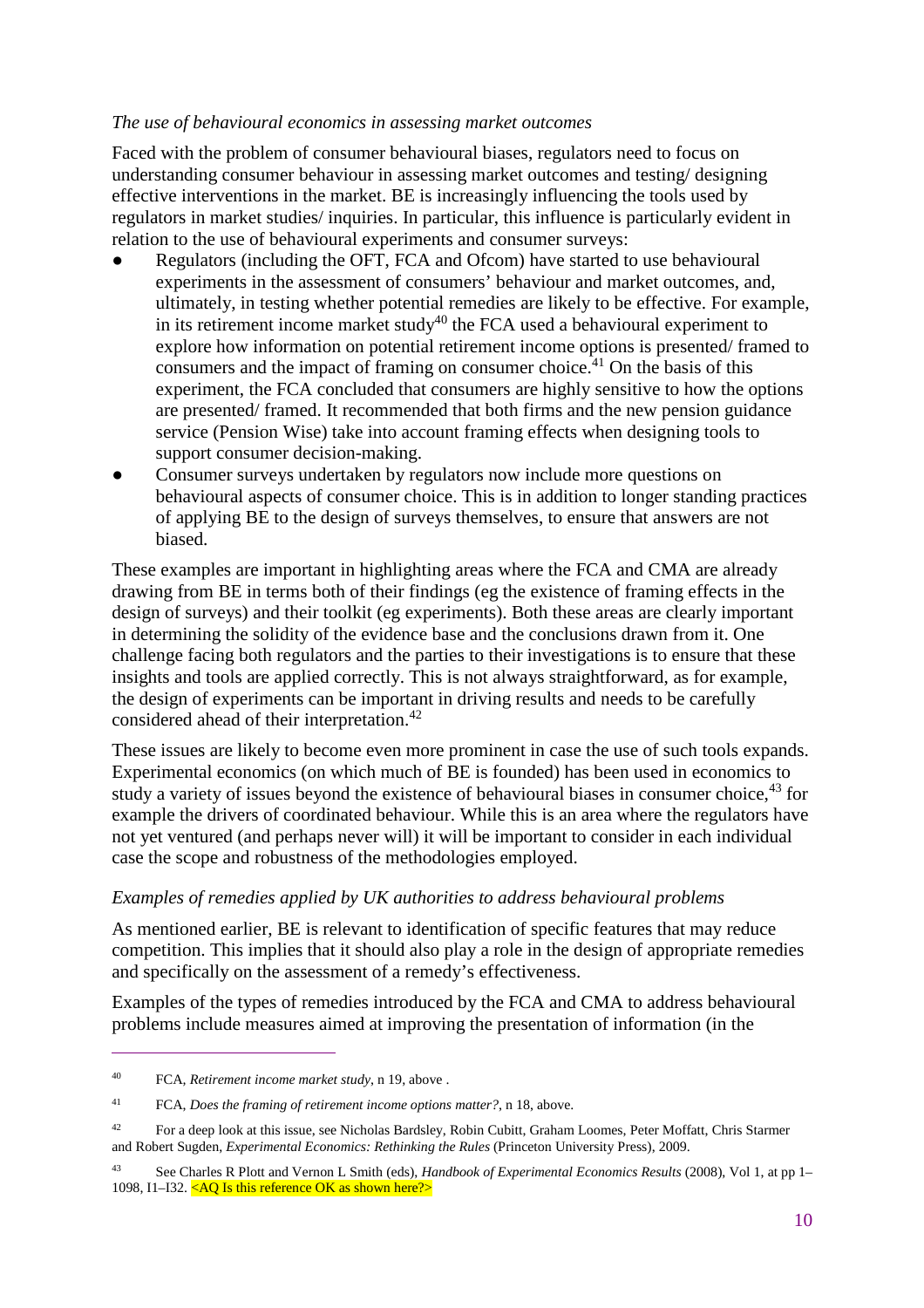CMA's payday lending market inquiry<sup>44</sup> as well as in the market studies on cash savings<sup>45</sup> and retirement income<sup> $46$ </sup> by the FCA). They also include measures to improve switching (in the FCA's cash savings market study<sup>47</sup>). Furthermore, they have included measures to change the context in which products are sold, for example by banning the sale of complementary products (in the CC's PPI market inquiry<sup>48</sup>) or by introducing a deferred opt-in period (in the FCA's general insurance add-ons market study<sup>49</sup>).

Measures to improve the provision of information and to facilitate switching may appear to be relatively uncontroversial. However it is important that the regulator understands the way in which individuals access, assess and act on information so their choices provide the right incentives to make markets work better in satisfying consumer preferences.

The risks are greater when it comes to more intrusive remedies (eg on how products are sold). Poorly designed remedies may exacerbate problems or lead to other sources of consumer harm. For example, a restriction on cross-selling products may help smaller specialist firms at the expense of some consumers who rationally prefer to source multiple products from the same company. Point of sale restrictions on insurance at the time of purchasing the insured item may leave some individuals uninsured because they will not get round to comparing alternative insurance providers and buying once they get home. A free overdraft facility designed as a remedy to overcome fears of payments problems when switching banks, may backfire if behavioural consumers use their free overdraft and are drawn into debt.<sup>50</sup> The response of firms must also be considered as small changes in the implementation of a remedy may have negative side effects.<sup>51</sup>

Overall, behavioural remedies need careful analysis to 'get right'. Remedies which restrict the range of strategies available to firms carry a particular danger that they may do more harm than good, and it is highly unlikely that 'structural' remedies could be appropriate.

## *7. Conclusions*

 $\overline{a}$ 

In conclusion, BE is becoming an increasingly important part of standard competition assessment by the FCA and CMA. BE is being used to frame and test theories of harm and is influencing the tools used by the FCA and CMA to understand consumer behaviour and market outcomes and test the likely effectiveness of possible remedies.

The appeal of BE is understandable as it provides insights that can help facilitate the choices of consumers that drive good outcomes in markets. This suggests the application of some aspects of BE may broaden in the future as the use of BE tools in surveys (which are used in a number of mergers and anti-trust cases) or experiments becomes more widespread. The

<sup>50</sup> This was a remedy used in the *Northern Ireland PCA Banking Market Investigation*.

<sup>44</sup> CMA, *Payday lending market investigation*, n 20, above.

<sup>45</sup> FCA, *Cash savings market study report*, n 26, above.

<sup>46</sup> FCA, *Retirement income market study: Final report – confirmed findings and remedies* (March 2015).

<sup>47</sup> FCA, *Cash savings market study report*, n 26, above.

<sup>48</sup> CC, *Market investigation into payment protection insurance*, n 13, above.

<sup>49</sup> FCA, *General insurance add-ons: Final report – confirmed findings of the market study*, n 28, above..

<sup>&</sup>lt;sup>51</sup> For example, the CMA has observed that 'if firms have an incentive to create complex price structures (confusopoly) in order to generate consumer inertia – rabbits in headlight come to mind – then regulators may impose simplified pricing to cater for consumers' bounded rationality. However, care is needed: reducing complexity may harm consumers because if consumers have different preferences, relatively complex offers might be optimal. Simplified pricing may also facilitate tacit collusion.' See David Currie speech, 'Homo economicus and Homo sapiens', n 10, above.